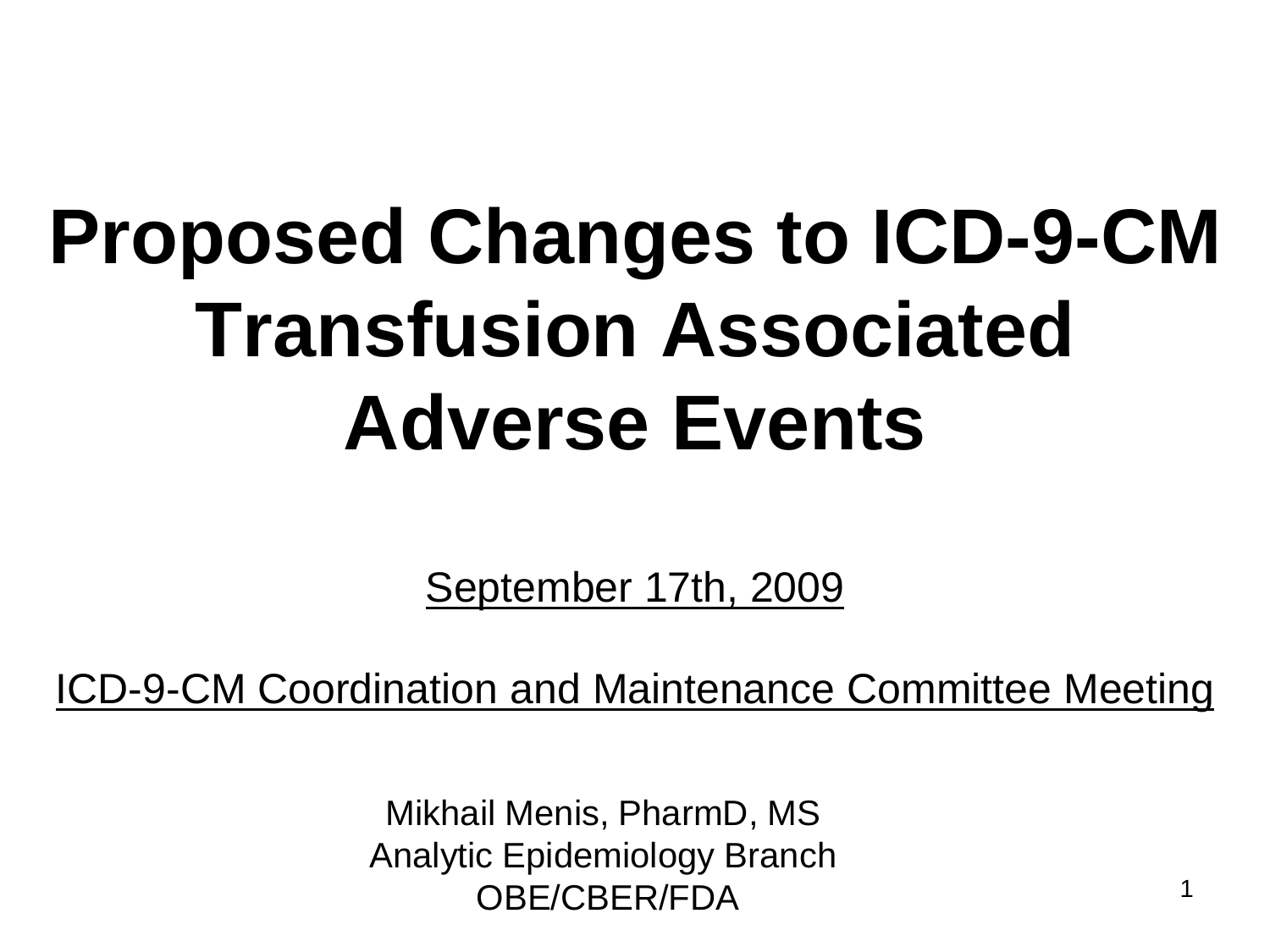### **Overview**

- The FDA's Center for Biologics Evaluation and Research (CBER) mission is to ensure safety and efficacy of biological products including blood and blood products and thus to protect and enhance public health.
- Under the Food and Drug Administration Amendments Act (FDAAA) of 2007, FDA is responsible for conducting U.S. population-based active surveillance of medical product safety including blood and blood product safety.
- Currently, we are using large medical databases from the Centers for Medicare & Medicaid Services, Health Maintenance Organizations and others to:
	- Conduct active surveillance of adverse events
	- Identify and characterize adverse events associated with the transfusion of blood and blood products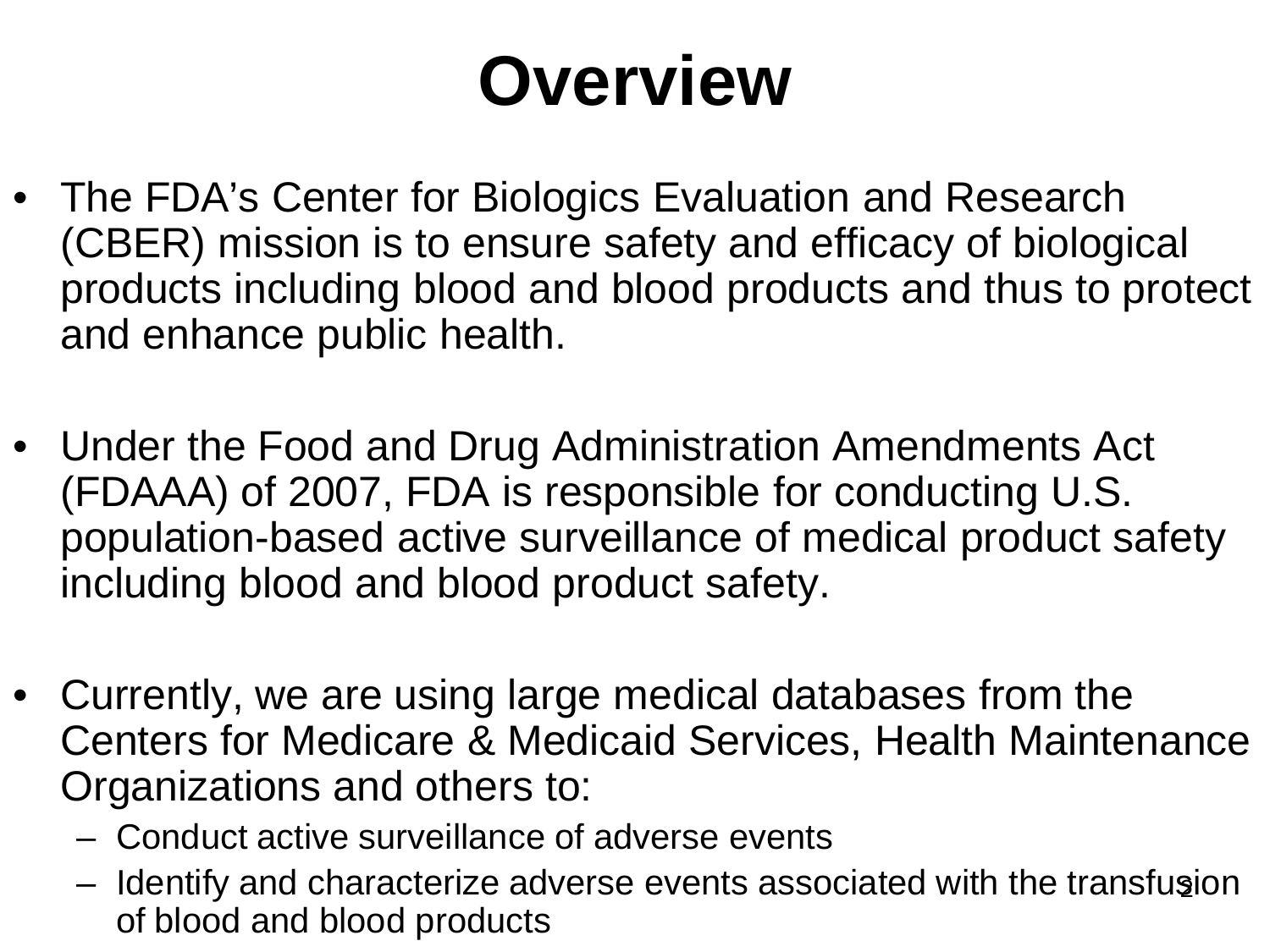# **Overview**

FDA/CBER submitted a proposal for consideration requesting the addition of new specific ICD-9-CM codes for transfusion- associated adverse reactions:

**≻ Hemolytic Transfusion Reactions (HTRs)** 

Transfusion-Transmitted infections (TTI: viral, bacterial, parasitic infections, etc.)

Febrile Nonhemolytic Transfusion Reaction (FNHTR)

Posttransfusion Purpura (PTP)

Transfusion-Associated Circulatory Overload (TACO)

Hemochromatosis (Iron Overload)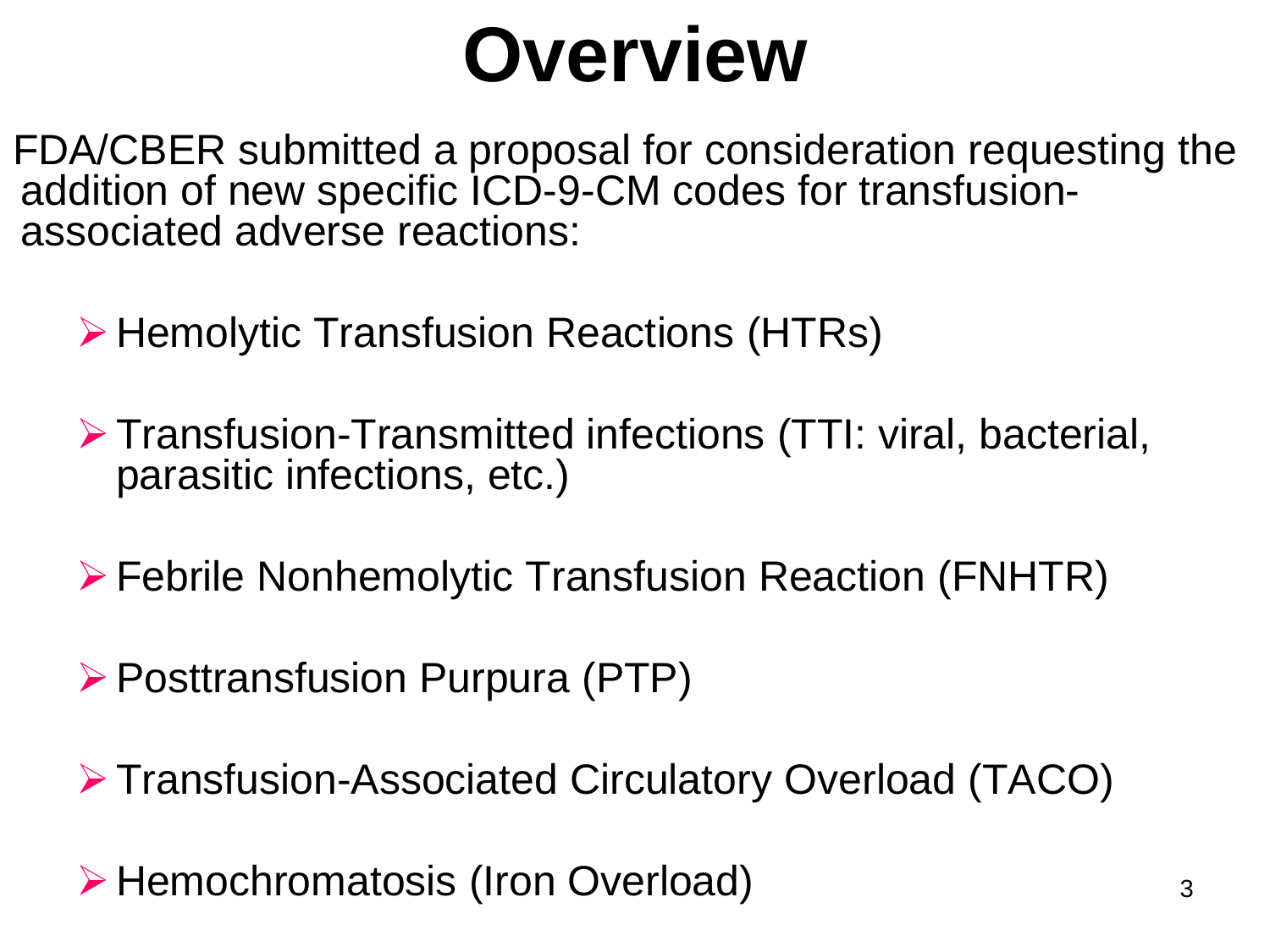# **Overview**

If introduced, the new transfusion-associated adverse reaction codes will improve:

 $\triangleright$  Precision with which transfusion-associated adverse events are recorded

 CBER's ability to conduct active surveillance of transfusion- associated adverse events as well as track and identify trends overtime

CBER's ability to assess transfusion-related adverse reactions

•New Codes will help inform the development of better transfusion-related risk reduction strategies.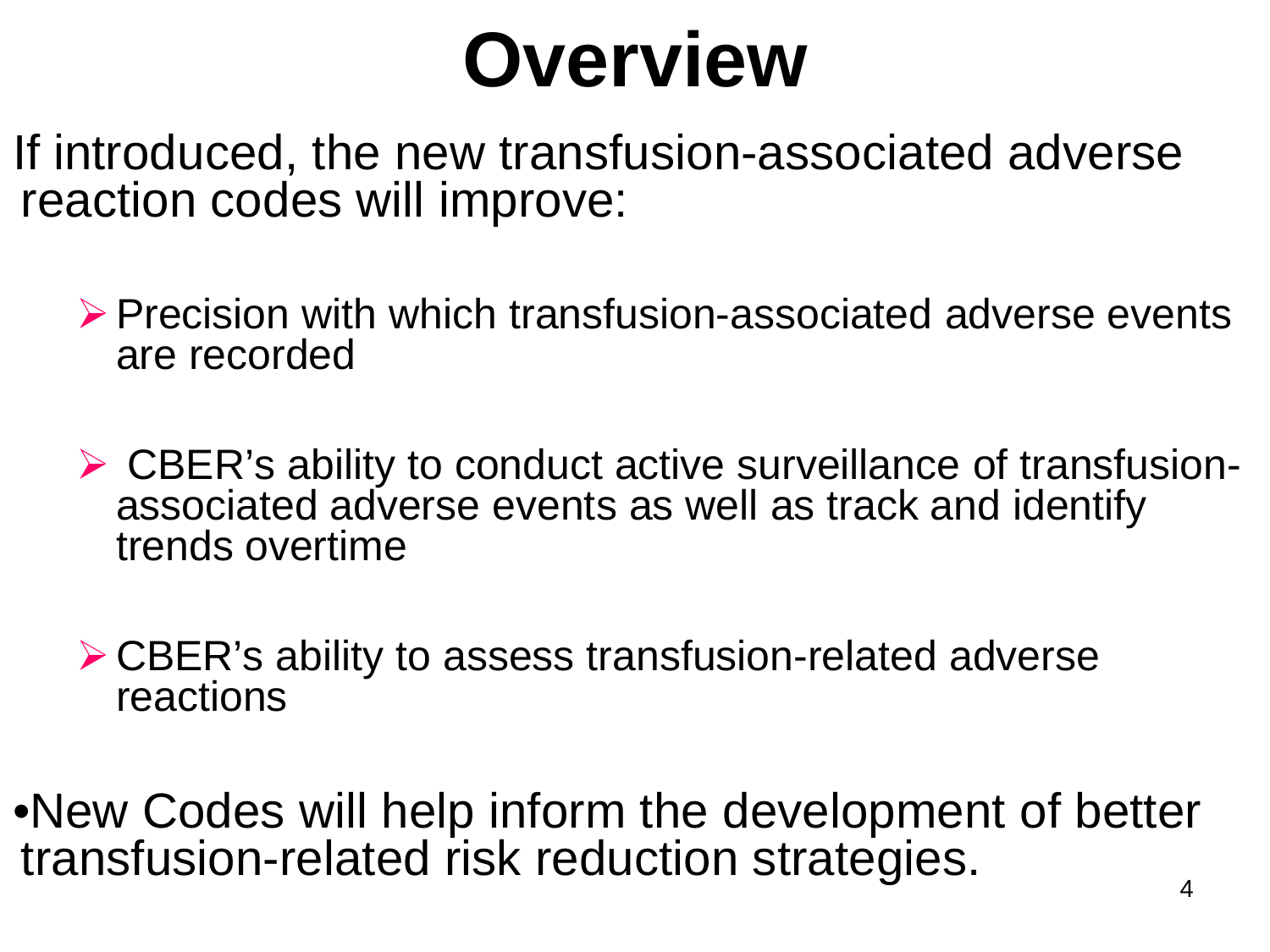- A reaction of increased destruction of red blood cells due to incompatibility between blood donor and recipient.
- Clinical and laboratory signs of HTR: fever, chills, rigors, hemoglobinuria, presence of antibodies to RBC antigens, etc.

#### • **HTR can be:**

Acute or Delayed depending on the **timing** of occurrence

Due to either ABO or non-ABO **incompatibility**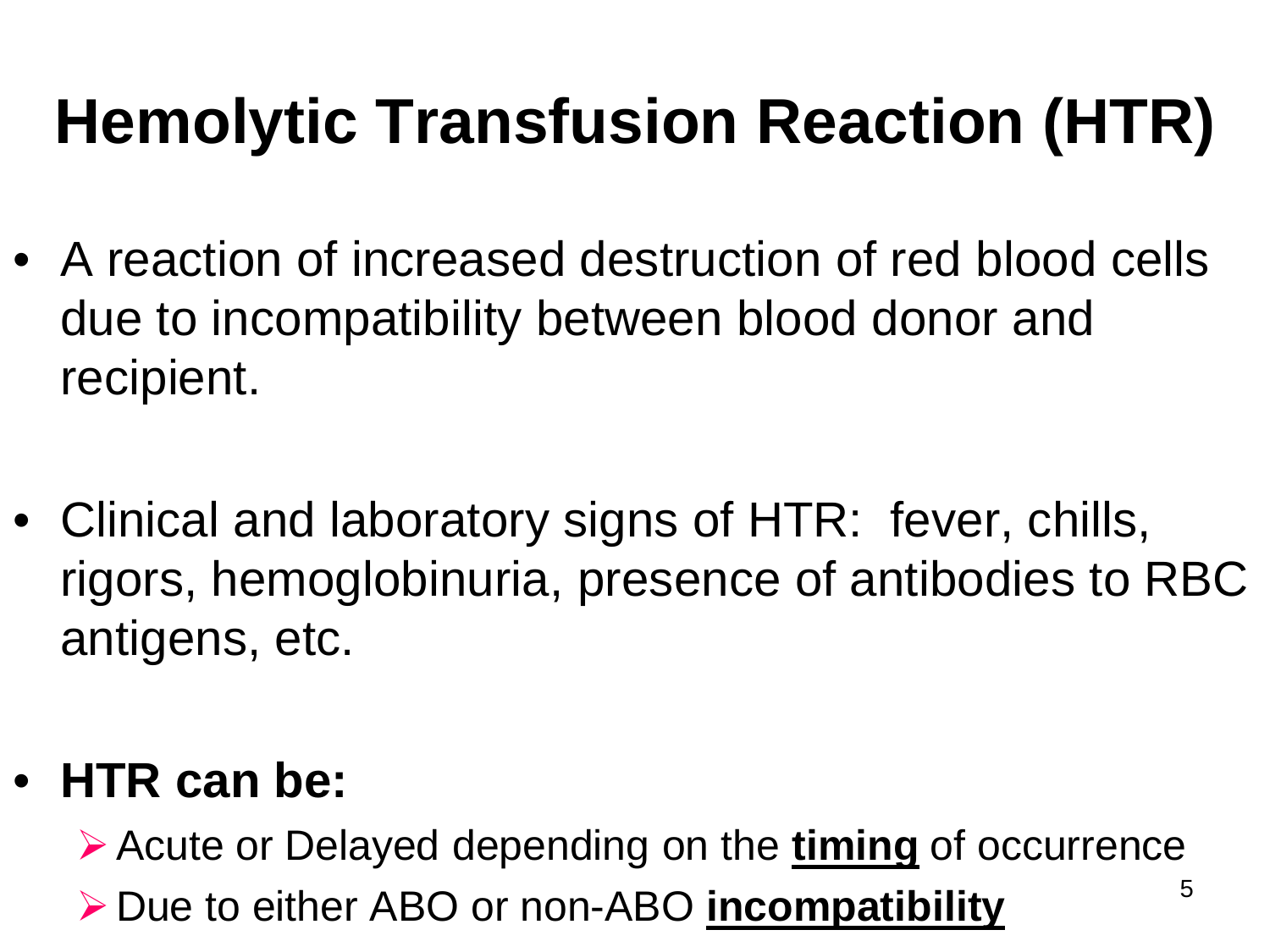- **Acute Hemolytic Transfusion Reaction (AHTR)** Accelerated destruction of red blood cells **less than 24 hours after transfusion**
- **Delayed Hemolytic Transfusion Reaction (DHTR)** Accelerated destruction of red blood cells which usually manifests 24 hours to 28 days (one month) after a transfusion

• **Common Antibodies Associated with Hemolytic Transfusion Reactions (AHTR, DHTR)**  Anti-A Anti-B Anti-A,B Anti-C Anti-D Anti-E Anti-c Anti-e Anti-K Anti-k Anti-Jka Anti-Jkb Anti-S Anti-Fya Anti-Fyb Anti-M Other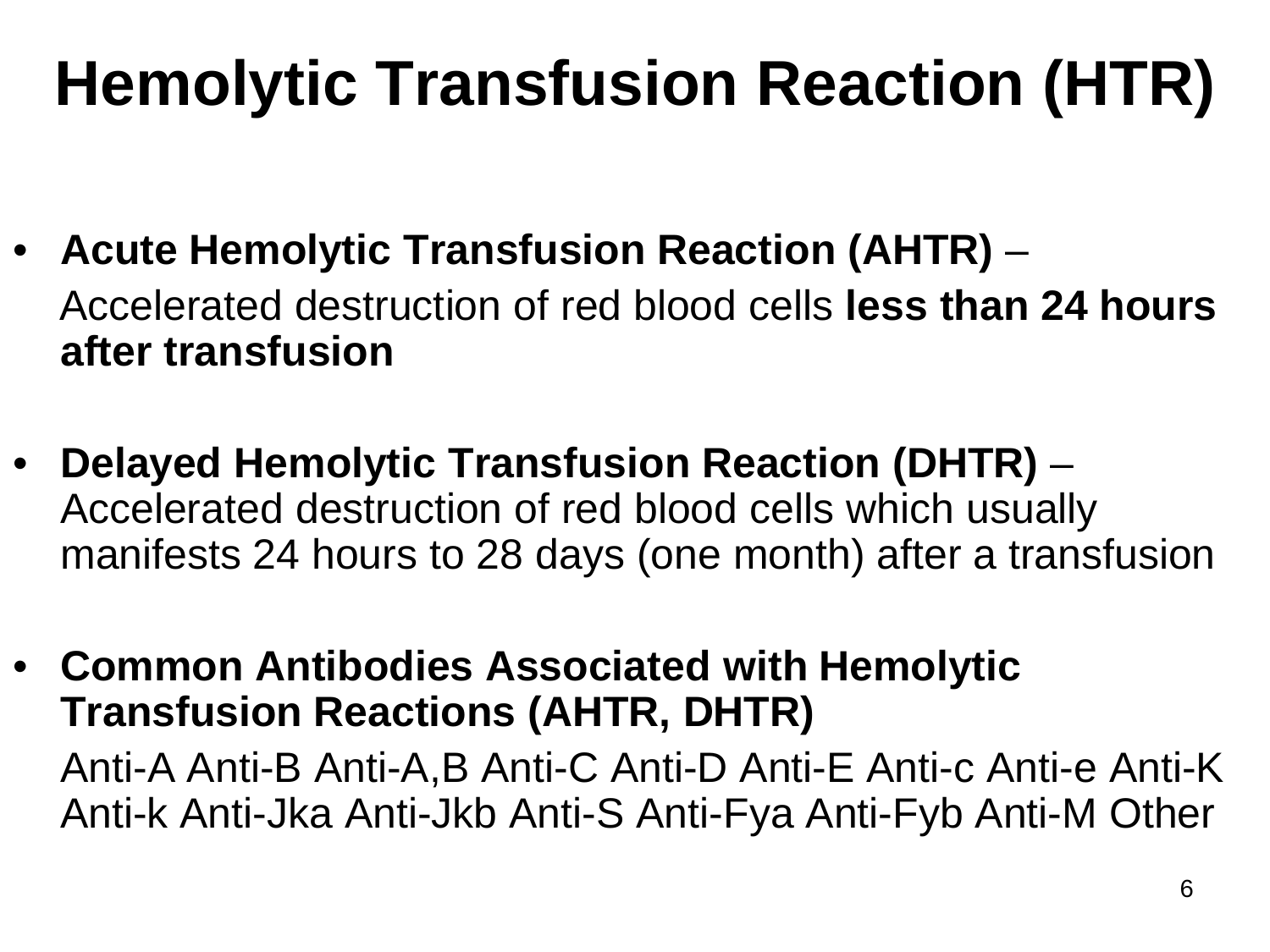- **In FY 2008, HTRs were the leading cause of transfusionrelated deaths reported to CBER, representing:**
	- **37% of confirmed transfusion-related fatalities**
	- **22% for ABO mismatch**
	- **15% for non-ABO mismatch**
- **Since 2007, the increase in reported fatalities due to HTRs was due to an increase in fatality reports for both the ABO and non-ABO hemolytic reactions.**
- **The Fatalities Report for FYs 2005 to 2008 can be found on the FDA website:**

**[http://www.fda.gov/BiologicsBloodVaccines/SafetyAvailability/ReportaProblem](http://www.fda.gov/BiologicsBloodVaccines/SafetyAvailability/ReportaProblem/TransfusionDonationFatalities/ucm113649.htm) [/TransfusionDonationFatalities/ucm113649.htm](http://www.fda.gov/BiologicsBloodVaccines/SafetyAvailability/ReportaProblem/TransfusionDonationFatalities/ucm113649.htm)**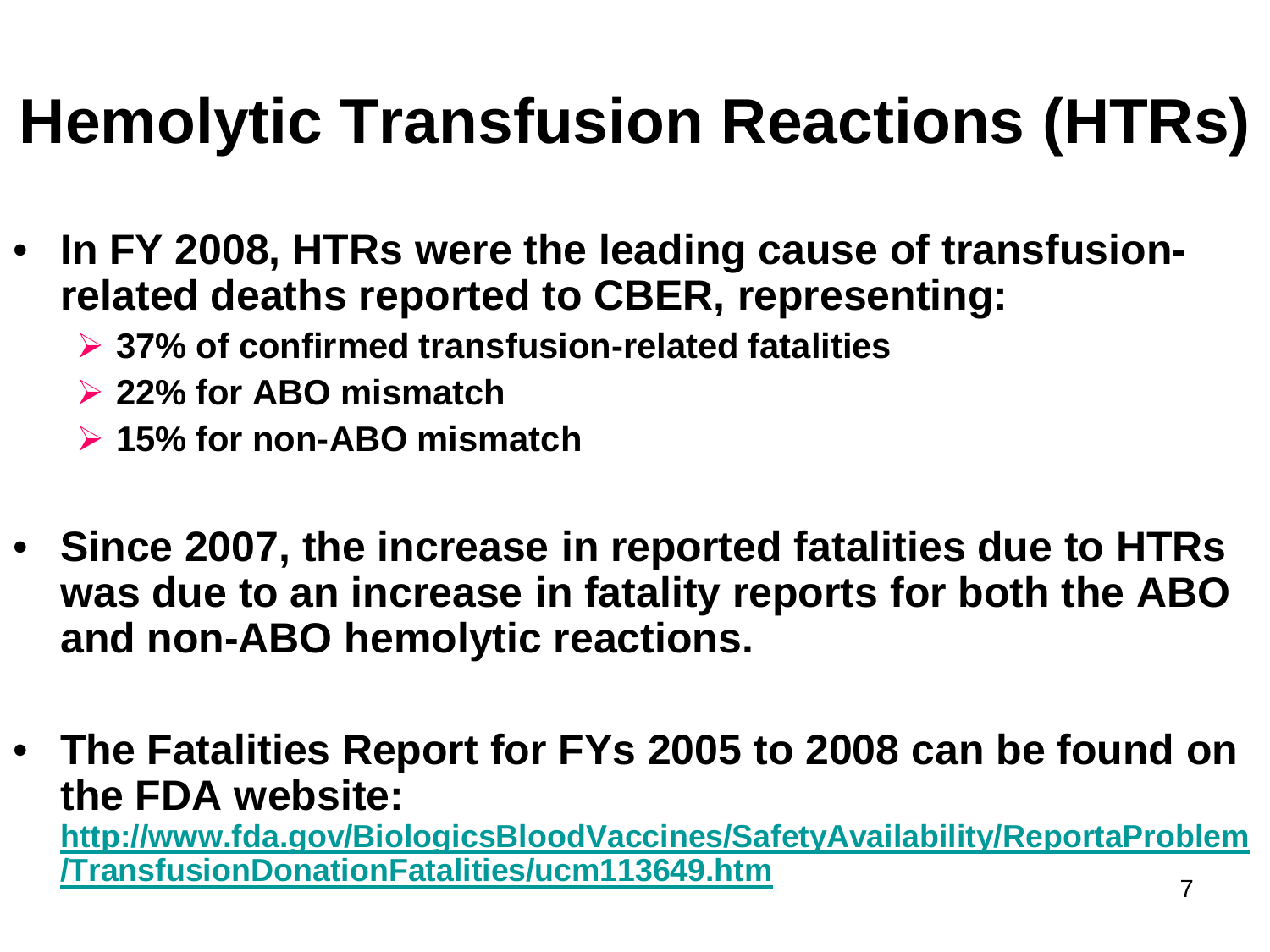#### **Current ICD-9-CM Coding:**

#### **≻999.6 ABO incompatibility reaction**

#### **≻999.7 Rh incompatibility reaction**

#### **►999.8 Other infusion and transfusion** reaction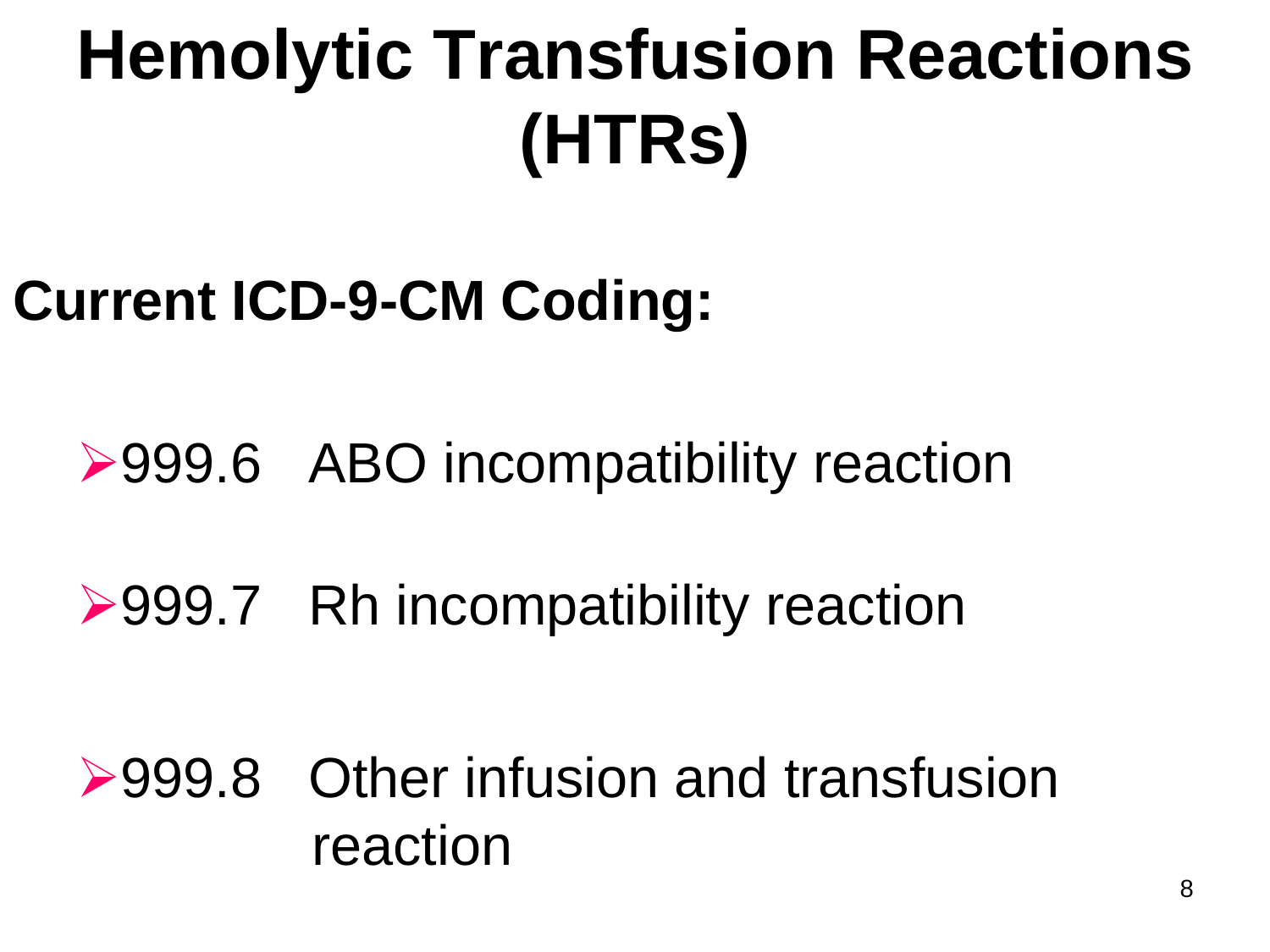- **Proposed new Coding adds greater specificity to the timing of the reaction and the type of incompatibility:**
- ▶ 999.6 ABO incompatibility reaction due to transfusion of blood or blood products:
	- 1. 999.62 ABO incompatibility with **acute hemolytic transfusion reaction**
		- ABO incompatibility with hemolytic transfusion reaction **less than 24 hours after transfusion**
	- 2. 999.63 ABO incompatibility with **delayed hemolytic transfusion reaction**
		- 9 ABO incompatibility with hemolytic transfusion reaction **24 hours or more after transfusion**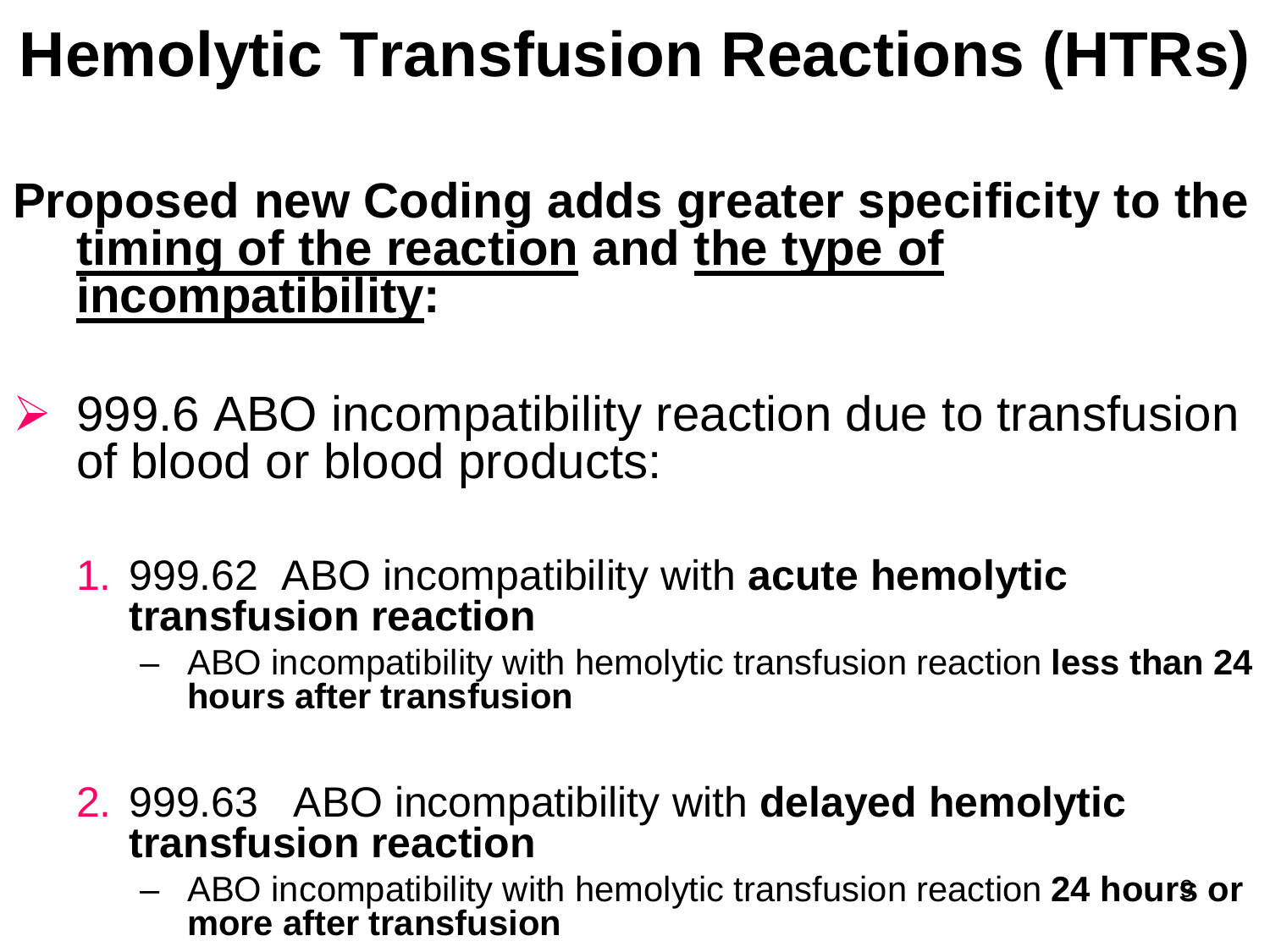#### **Proposed new Coding adds greater specificity to the timing of the reaction and the type of incompatibility:**

- 999.7 Rh and other non-ABO incompatibility reaction due to transfusion of blood or blood products:
	- 1. 999.72 Rh incompatibility with **acute hemolytic transfusion reaction**
		- AHTR due to incompatibility **related to Rh antigens (C) (D) (E) (c) (e)**
		- Rh incompatibility with hemolytic transfusion reaction **less than 24 hours after transfusion**
	- 2. 999.73 Rh incompatibility with **delayed hemolytic transfusion reaction**
		- DHTR due to incompatibility related to **Rh antigens (C) (D) (E) (c) (e)**
		- 10 – Rh incompatibility with hemolytic transfusion reaction **24 hours or more after transfusion**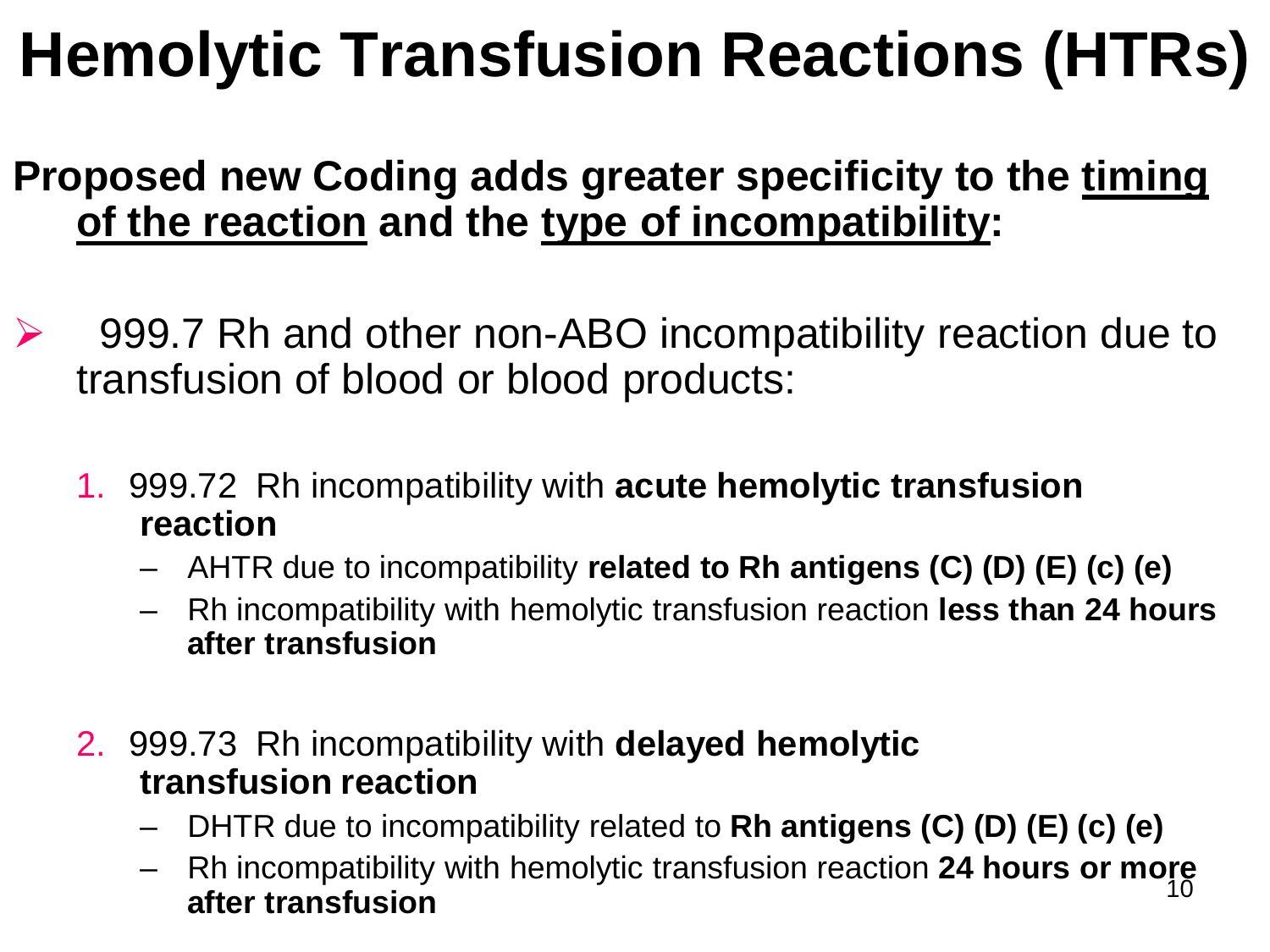#### **Proposed new coding (Continued):**

- 3. 999.77 Non-ABO incompatibility with **acute hemolytic transfusion reaction**
	- AHTR from incompatibility **related to minor antigens (Duffy) (Kell) (Kidd) (Lewis) (M) (N) (P) (S), etc**
	- Non-ABO incompatibility with hemolytic transfusion reaction **less than 24 hours after transfusion**

- 4. 999.78 Non-ABO incompatibility **with delayed hemolytic transfusion reaction** 
	- DHTR from incompatibility **related to minor antigens (Duffy) (Kell) (Kidd) (Lewis) (M) (N) (P) (S)**
	- Non-ABO incompatibility with hemolytic transfusion reaction **24 hours or more after transfusion**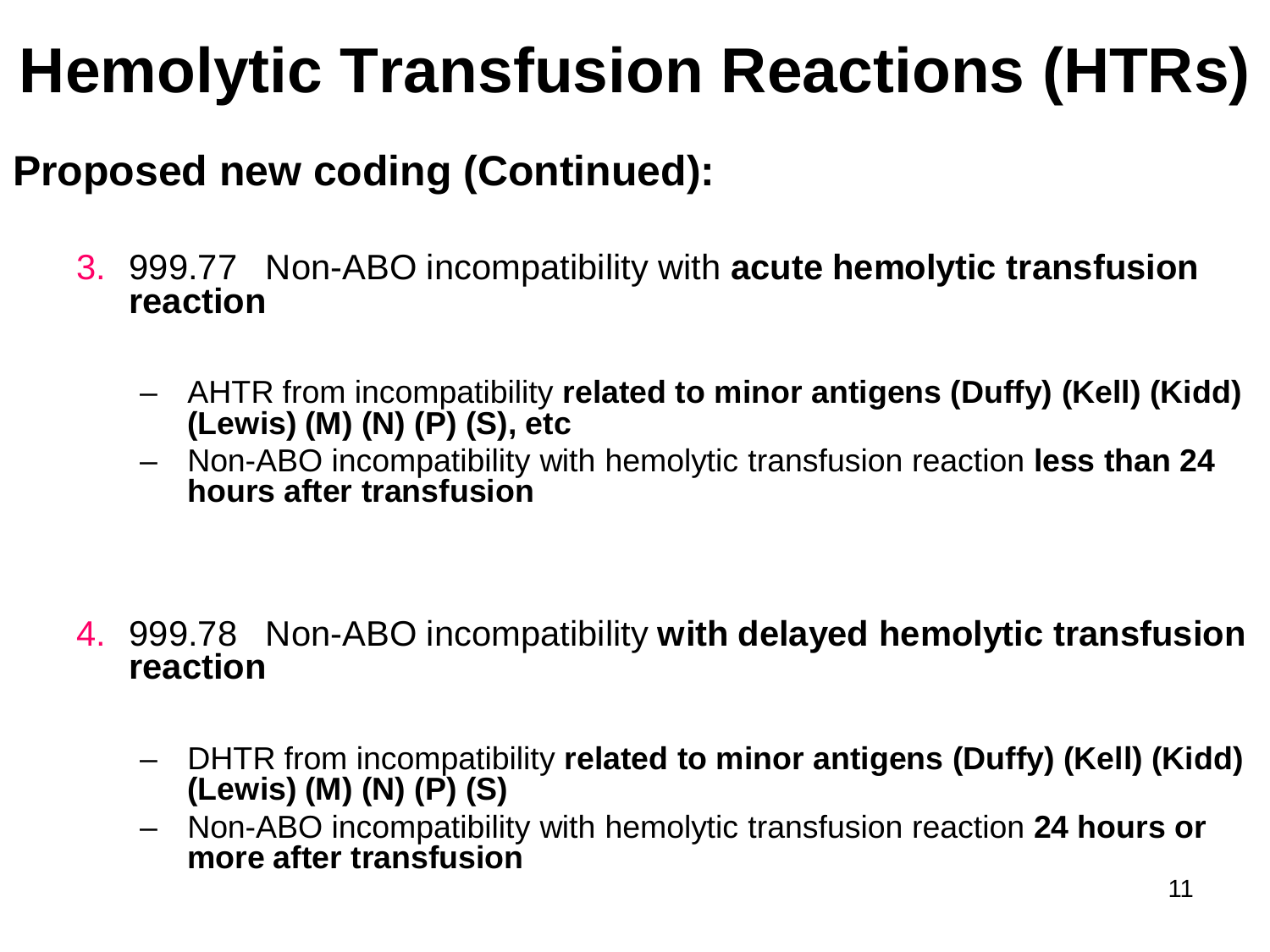# **Transfusion-Transmitted Infections (TTIs)**

- **TTIs** include any infectious organism (bacteria, virus, parasite, other) transmitted through transfusion of blood or blood products (whole blood, RBCs, plasma, platelets, etc.)
- **Bacterial transfusion-transmitted infections include:** gram-negative organisms (e.g. Yersinia enterocolitica, Pseudomonas spp , Serratia spp), gram-positive organisms (e.g. Staphylococcus aureus, Staphylococcus epidermidis).
- **Viral transfusion-transmitted infections include:** HIV, Hepatitis, Parvovirus, Cytomegalovirus, Epstein-Barr virus, West Nile virus, etc.
- **Parasitic transfusion-transmitted infections include:** Malaria, Chagas, Babesiosis, etc.
- **Other (e.g. prion) transfusion-transmitted infections include:** Creutzfeldt-Jakob Disease (CJD), vCJD, etc.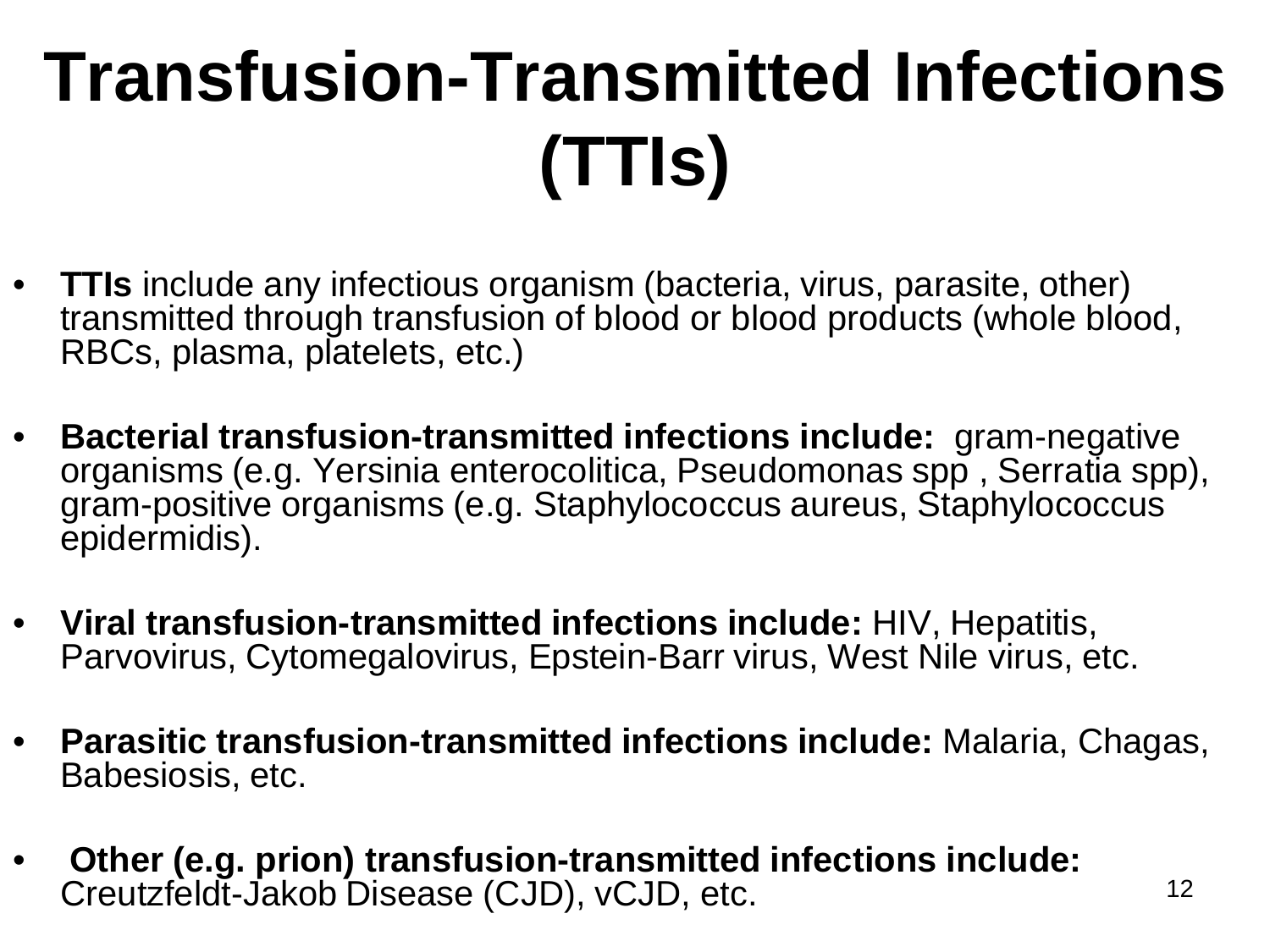### **Transfusion-Transmitted Infections**

• Currently, there is no specific ICD-9-CM diagnosis code for **TTIs.**

- Current Coding includes:
	- ▶999 Complications of medical care, not elsewhere classified
		- ▶999.3 Other infection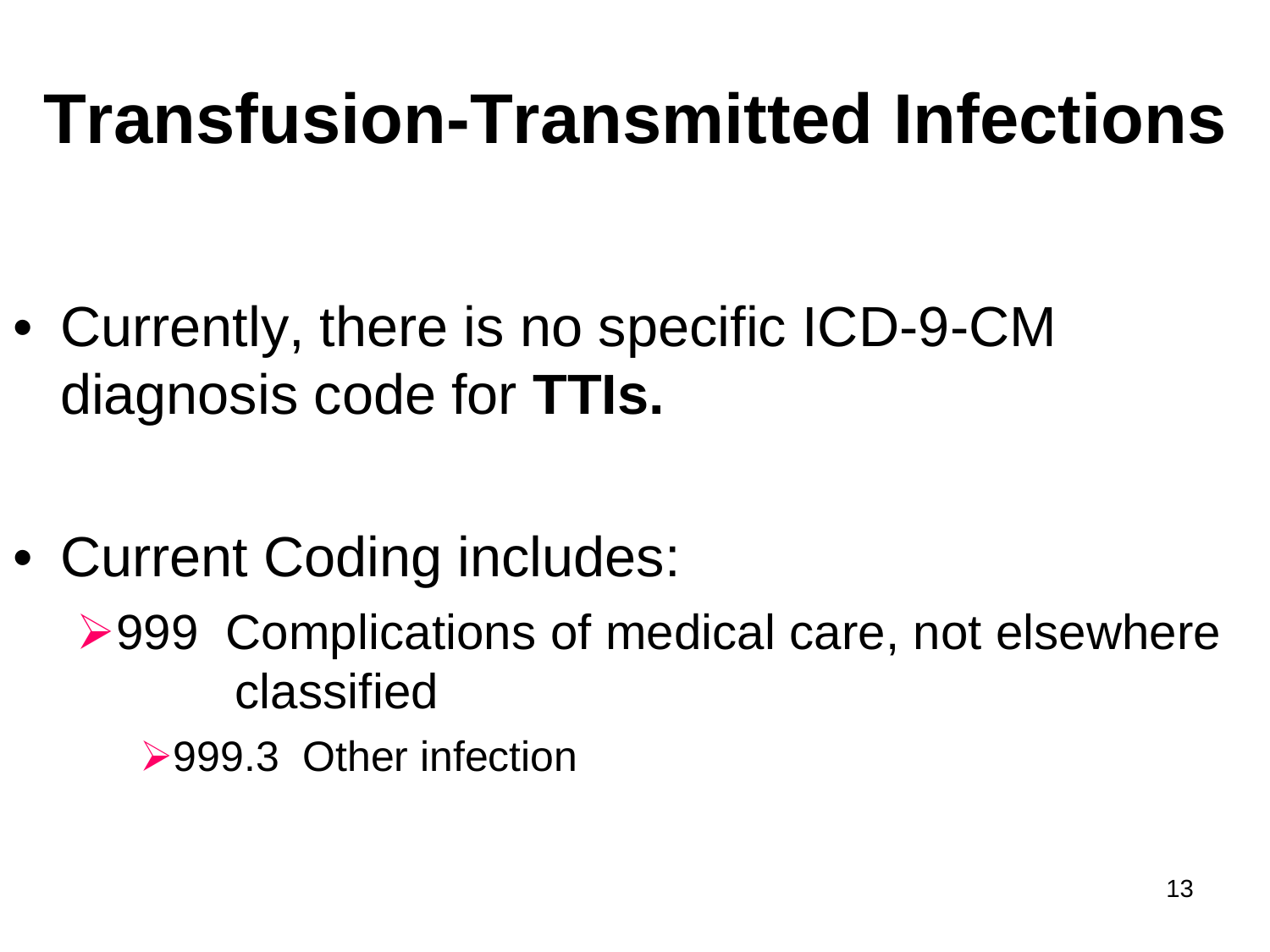### **Transfusion-Transmitted Infections**

Proposed Coding to add specificity:

• 999.32 Transfusion-transmitted infection

Use additional code to identify the specified infection, such as:

#### • **bacterial infection:**

- bacteremia (790.7)
- bacterial infection (041.00-041.9)
- septicemia (038.0-038.9)
	- sepsis (995.91)
	- severe sepsis (995.92)
	- septic shock (785.52)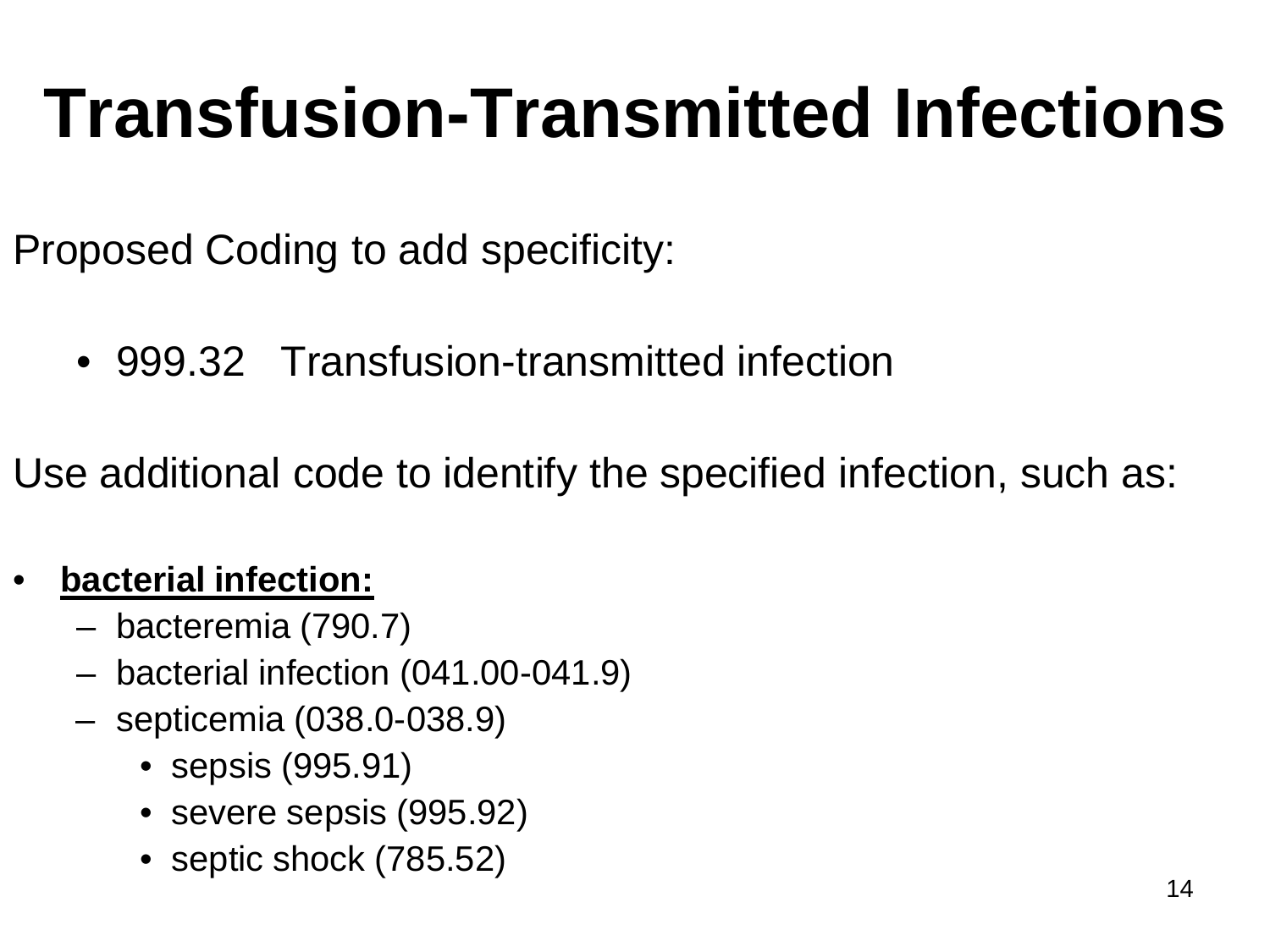### **Transfusion-Transmitted Infections**

#### • **viral infection:**

- $-$  HIV (042)
- hepatitis virus (070)
- parvovirus (079.83)
- West Nile virus (066.4)
- cytomegalovirus (078.5)
- Epstein-Barr virus (075)
- Dengue (061)

#### • **parasitic infection**

- Babesiosis (088.82)
- Chagas disease (086.0-086.2)
- Malaria (084.0-084.9)
- Leishmaniasis (085)

#### • **prion/other infection**

- Creutzfeldt-Jakob Disease (CJD) (046.19)
- variant Creutzfeldt-Jakob Disease (vCJD) (046.11)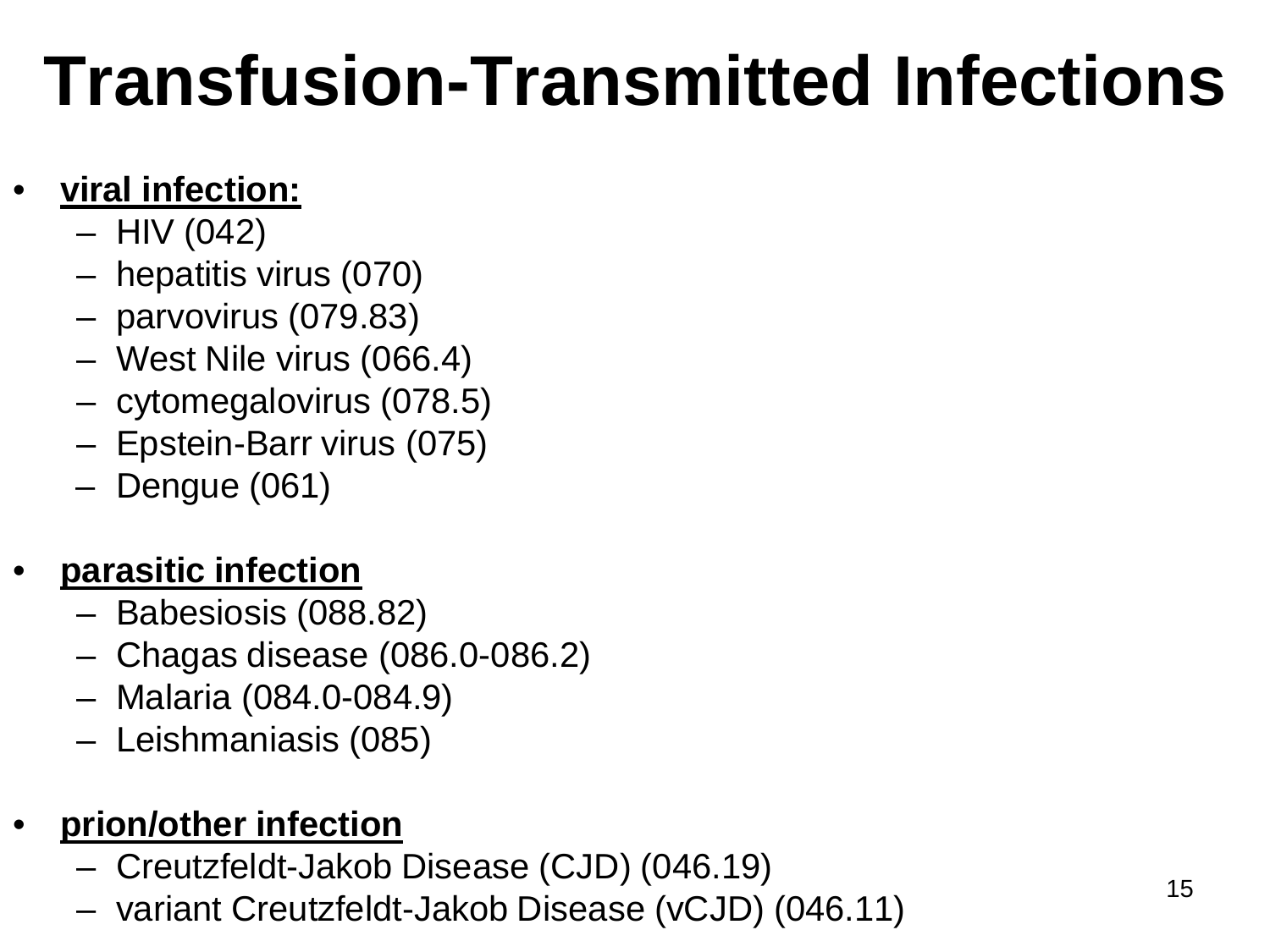# **Febrile Nonhemolytic Transfusion Reaction (FNHTR)**

• **FNHTR** clinical signs include: fever, chills, rigors without hemolysis and occurs in the patient within 4 hours after transfusion.

- Two most common reaction mechanisms: passively transfused cytokines
	- reaction between recipient antibodies and transfused leukocytes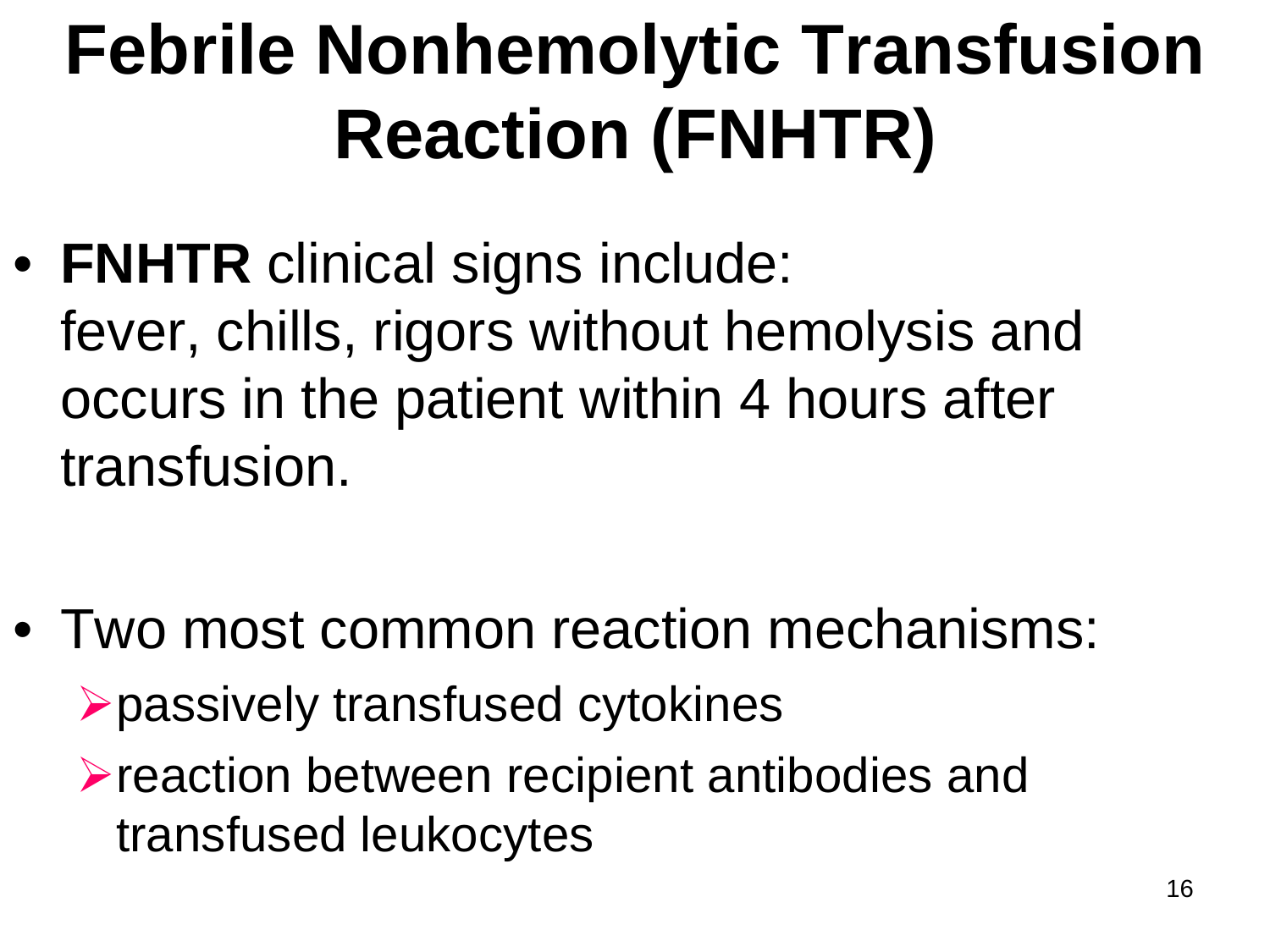# **Febrile Nonhemolytic Transfusion Reaction (FNHTR)**

• Currently there is no specific ICD-9-CM diagnosis code for **FNHTR**.

#### **≻999.8 Other infusion and transfusion reaction**

• Proposed Specific Coding:

#### 17 ▶999.83 Febrile nonhemolytic transfusion reaction (FNHTR)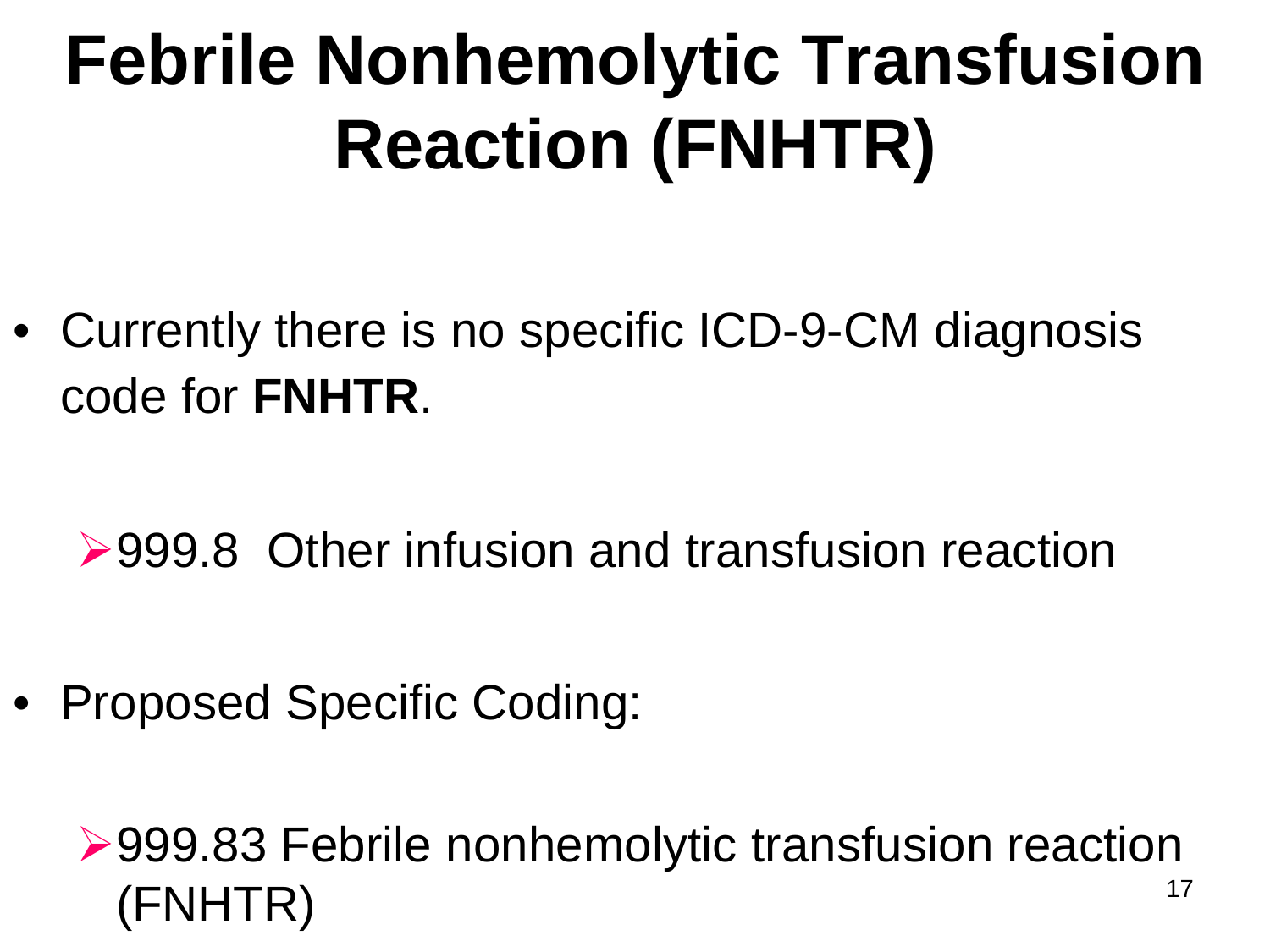# **Posttransfusion Purpura (PTP)**

• **PTP** is characterized by sudden severe thrombocytopenia (platelet count <10,000/µL) usually arising 5-12 days following transfusion of blood components (whole blood, RBCs, plasma, or platelets).

• Reaction associated with presence of antibodies directed against the Human Platelet Antigen (HPA) system.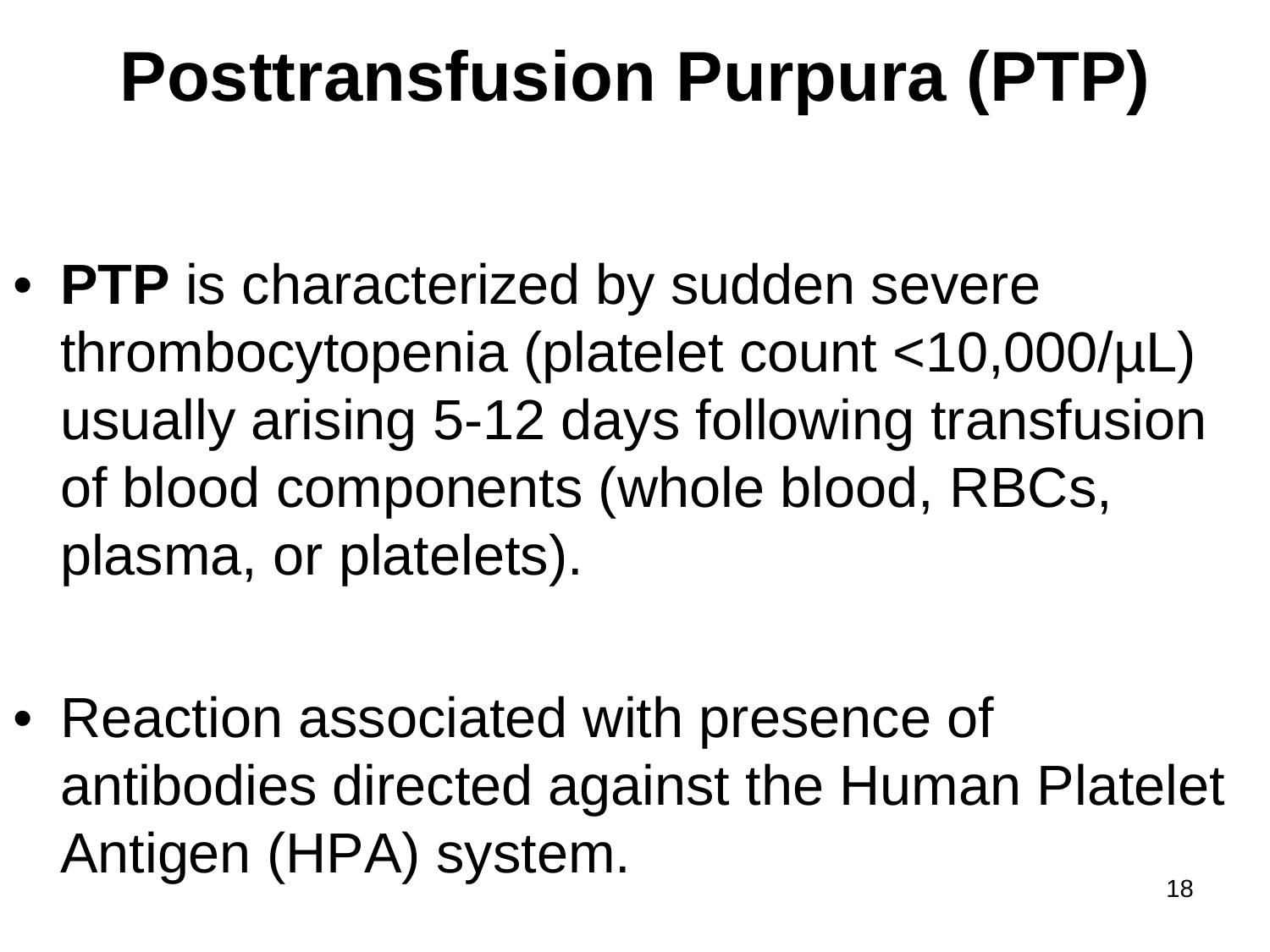# **Posttransfusion Purpura (PTP)**

- Currently there is no specific ICD-9-CM diagnosis code for **PTP**.
- Current Coding contains: ▶ 287 Purpura and other hemorrhagic conditions **≻287.4 Secondary thrombocytopenia**
- Proposed Specific Coding: 287.41 Posttransfusion purpura (PTP)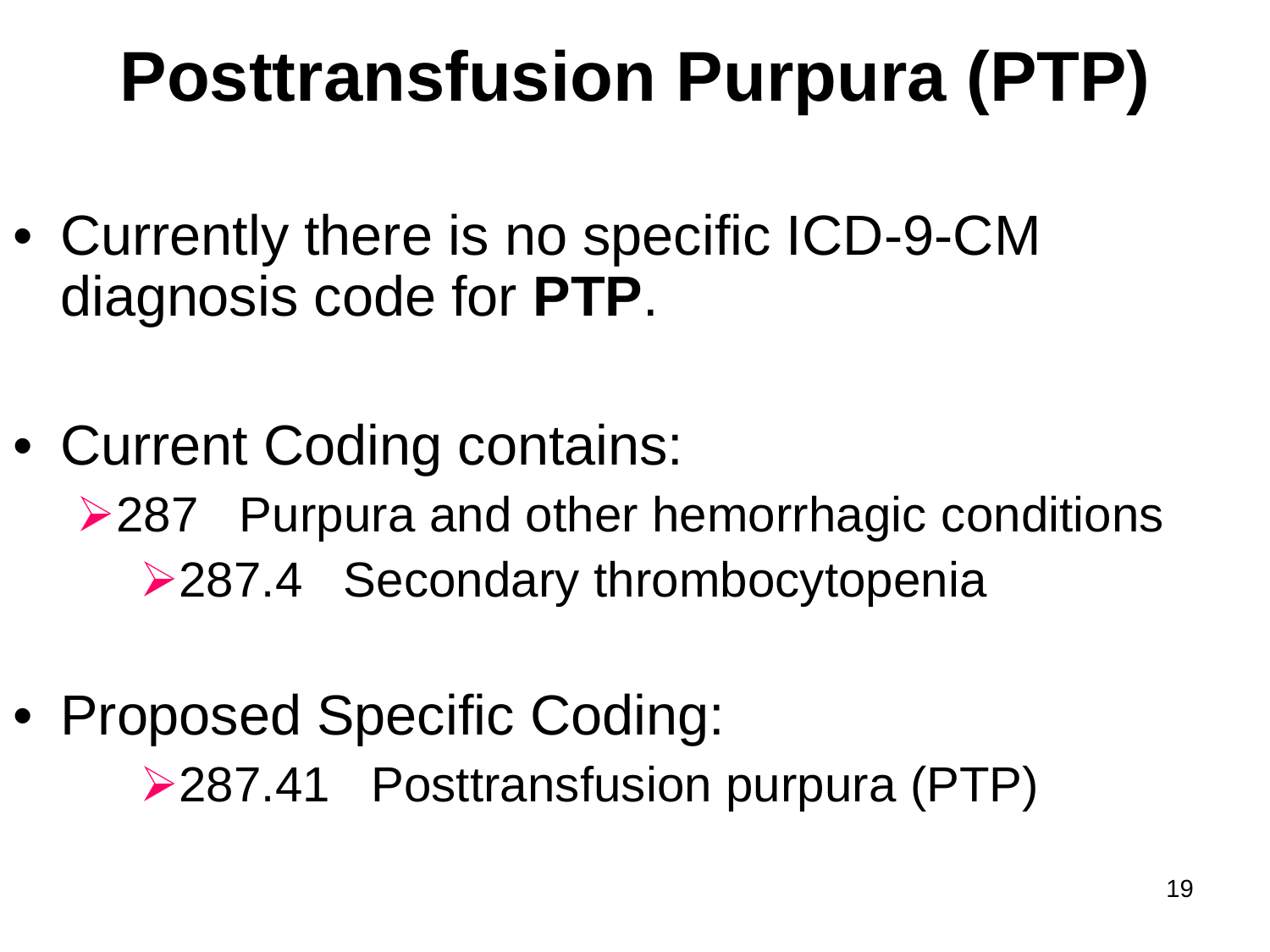# **Transfusion-Associated Circulatory Overload (TACO)**

- **TACO** is a circulatory overload following transfusion of blood or blood components
- Characterized by acute respiratory distress, increased blood pressure, pulmonary edema secondary to congestive heart failure, positive fluid balance, etc. during or within 6 hours of transfusion.
- Elderly and infants are at increased risk for TACO occurrence even with small transfusion volumes.
- 20 • Occurrence of TACO is very likely to be underreported due to a variety of differential diagnoses that present as Acute Respiratory Distress in the transfused persons including TRALI and anaphylaxis.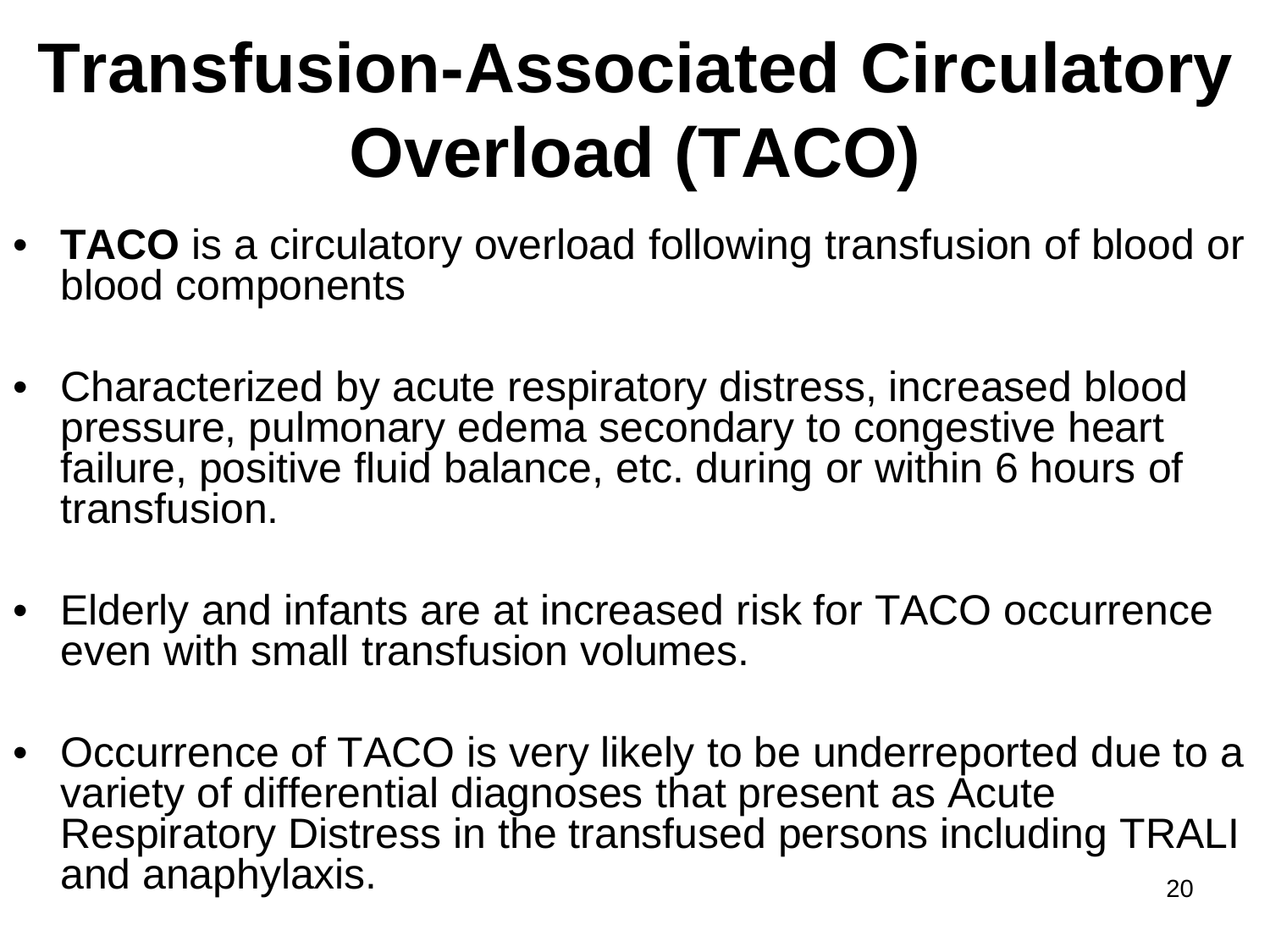# **Transfusion-Associated Circulatory Overload (TACO)**

- Currently there is no specific ICD-9-CM diagnosis code for TACO.
- Current Coding includes:
	- ▶ 276 Disorders of fluid, electrolyte, and acid-base balance
		- ▶ 276.6 Fluid overload
- Proposed Specific Coding:

▶ 276.61 Transfusion-Associated Circulatory Overload (TACO)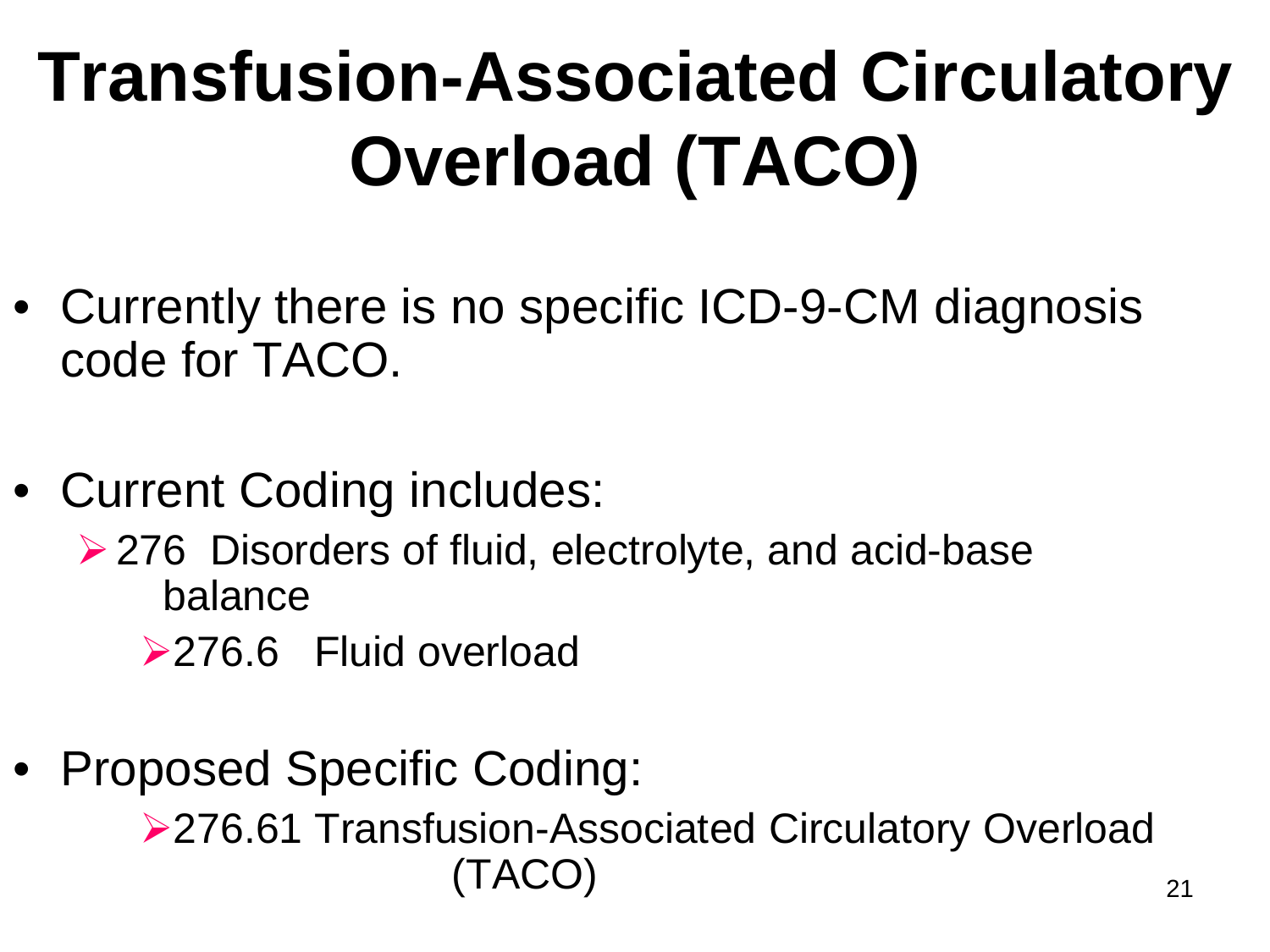# **Transfusion-Associated Hemochromatosis (Iron Overload)**

• **Transfusion-Associated Hemochromatosis**  can result from the repeated red blood cell transfusions

• **Hemochromatosis (iron overload)** may result in organ damage, including heart, renal, and liver dysfunction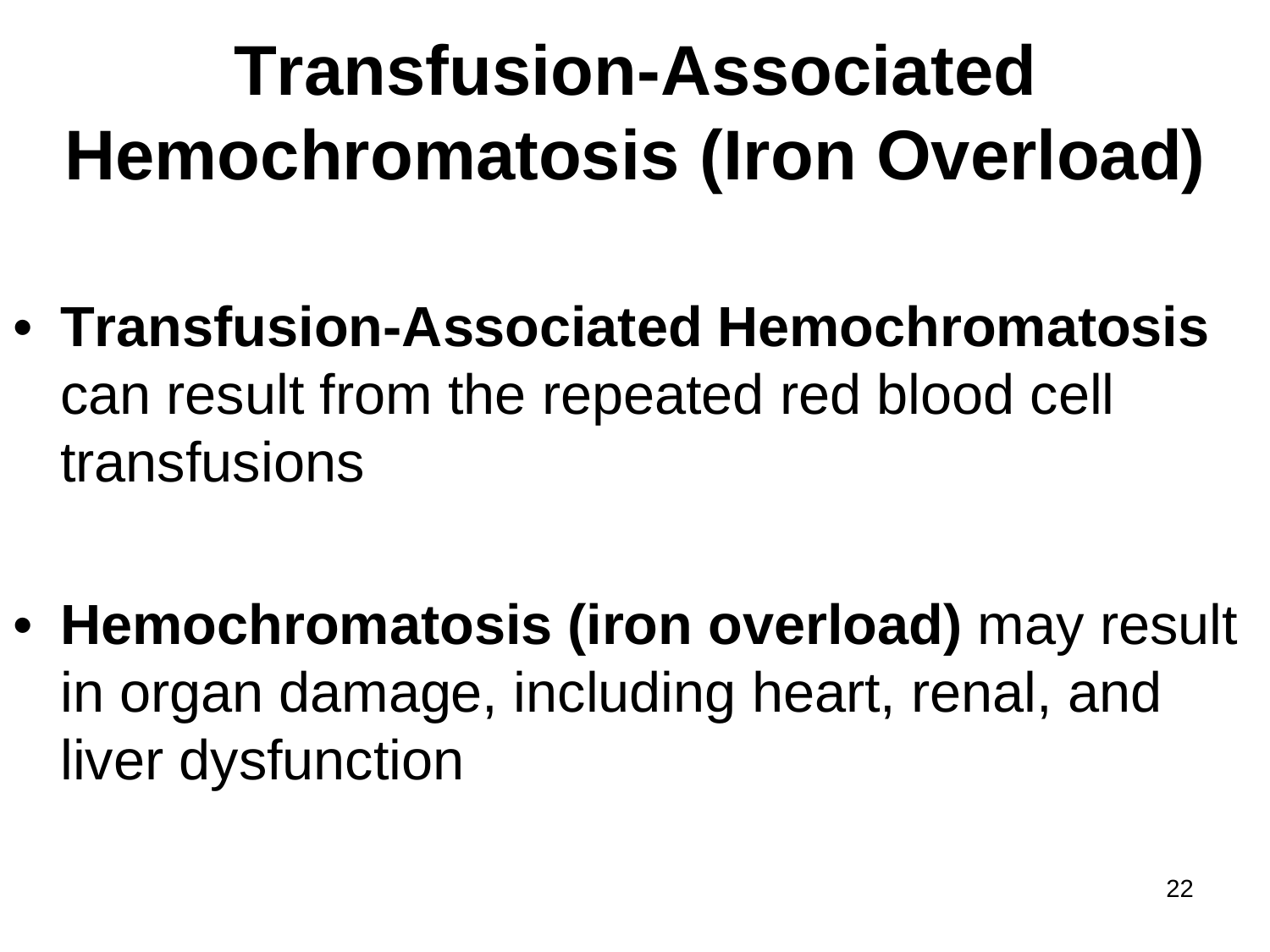# **Transfusion-Associated Hemochromatosis (Iron Overload)**

- Currently, no specific ICD-9-CM diagnosis code for **Transfusion-Associated Iron Overload**.
- Current Coding contains: **► 275 Disorders of mineral metabolism ≻275.0 Disorders of iron metabolism**
- Proposed Specific Coding:

▶ 275.01 Hemochromatosis (Iron Overload) due to repeated red blood cell transfusions

**►275.09 Other disorders of iron metabolism**